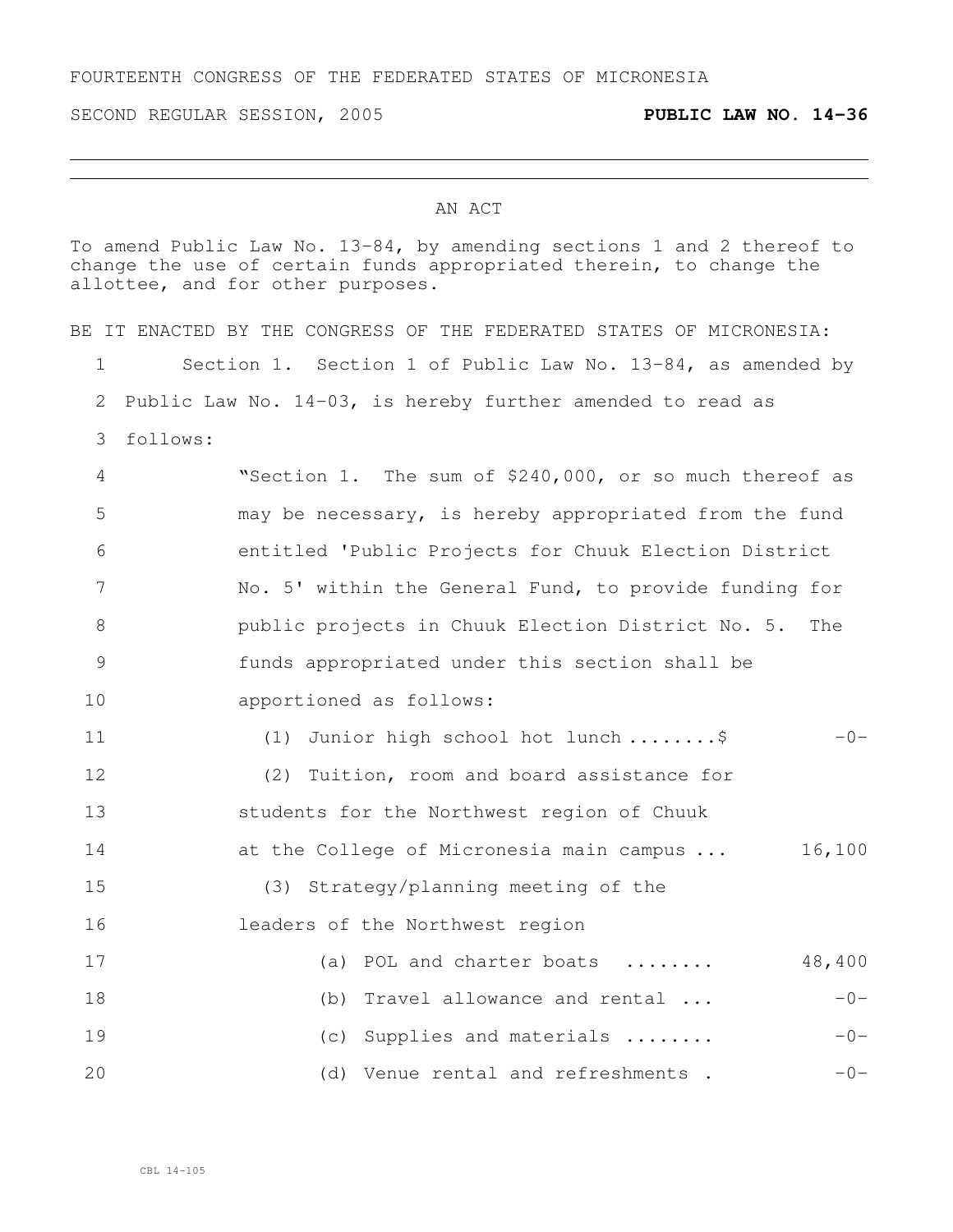<u> 1989 - Johann Stoff, amerikansk politiker (d. 1989)</u>

| 1             | (4) Replanting and rehabilitation project for all          |
|---------------|------------------------------------------------------------|
| 2             | thirteen islands in Halls, Weito and Pattiw Islands        |
| 3             | (a) POL and charter boats $\dots\dots\dots\dots$<br>20,000 |
| 4             | 500<br>(b) Packing materials                               |
| 5             | 5,000<br>(c) Planting materials cost                       |
| 6             | (5) Supplemental copra subsidy, to be                      |
| 7             | distributed on the basis of weight of                      |
| 8             | semi-processed copra<br>$-0-$                              |
| $\mathcal{G}$ | (6) Development Authority operations,                      |
| 10            | contractual services<br>10,000                             |
| 11            | (7) Costs of referral, pharmaceuticals                     |
| 12            | 35,000<br>and repatriation of human remains                |
| 13            | (8) Medicine and medical supplies                          |
| 14            | a) Cost of medicine                                        |
| 15            | and medical supplies<br>20,000                             |
| 16            | 5,000<br>b) Transportation and POL                         |
| 17            | (9) Relief assistance                                      |
| 18            | 30,000<br>a) Food costs                                    |
| 19            | 5,000<br>b) Transportation and POL                         |
| 20            | 30,000<br>(10) Drydocking debt balance                     |
| 21            | 5,000<br>Desalination project assembly<br>(11)             |
| 22            | Northwest students' grants for<br>(12)                     |
| 23            | 10,000"                                                    |
| 24            | Section 2. Section 2 of Public Law No. 13-84 is hereby     |
| 25            | amended to read as follows:                                |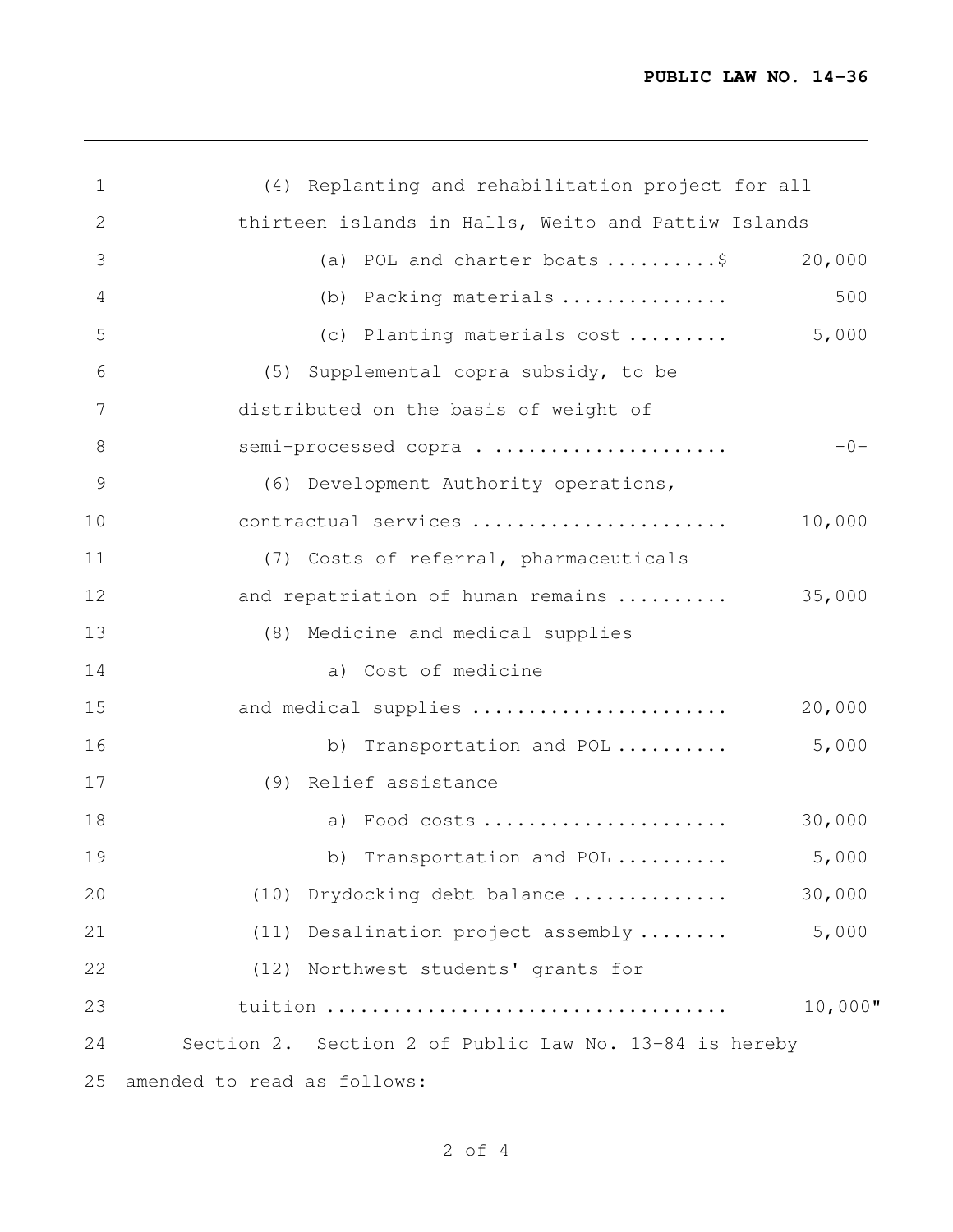<u> 1989 - Johann Stein, marwolaethau a bhann an t-Amhair an t-Amhair an t-Amhair an t-Amhair an t-Amhair an t-A</u>

| $\mathbf 1$    | "Section 2. Allotment and management of funds and lapse date. |
|----------------|---------------------------------------------------------------|
| $\mathbf{2}$   | (1) All funds appropriated by this act shall be               |
| 3              | allotted, managed, administered, and accounted for in         |
| 4              | accordance with applicable law, including but not             |
| 5              | limited to, the Financial Management Act of 1979.<br>The      |
| 6              | allottee of the funds appropriated under section 1 of         |
| $\overline{7}$ | this act shall be Pattiw Development Authority.               |
| $8\,$          | (2) The allottee of the funds appropriated herein             |
| 9              | shall be responsible for ensuring that these funds, or        |
| 10             | so much thereof as may be necessary, are used solely for      |
| 11             | the purpose specified herein. The authority of the            |
| 12             | allottee to obligate such funds shall not lapse until         |
| 13             | fully expended."                                              |
| 14             |                                                               |
| 15             |                                                               |
| 16             |                                                               |
| 17             |                                                               |
| 18             |                                                               |
| 19             |                                                               |
| 20             |                                                               |
| 21             |                                                               |
| 22             |                                                               |
| 23             |                                                               |
| 24             |                                                               |
|                |                                                               |